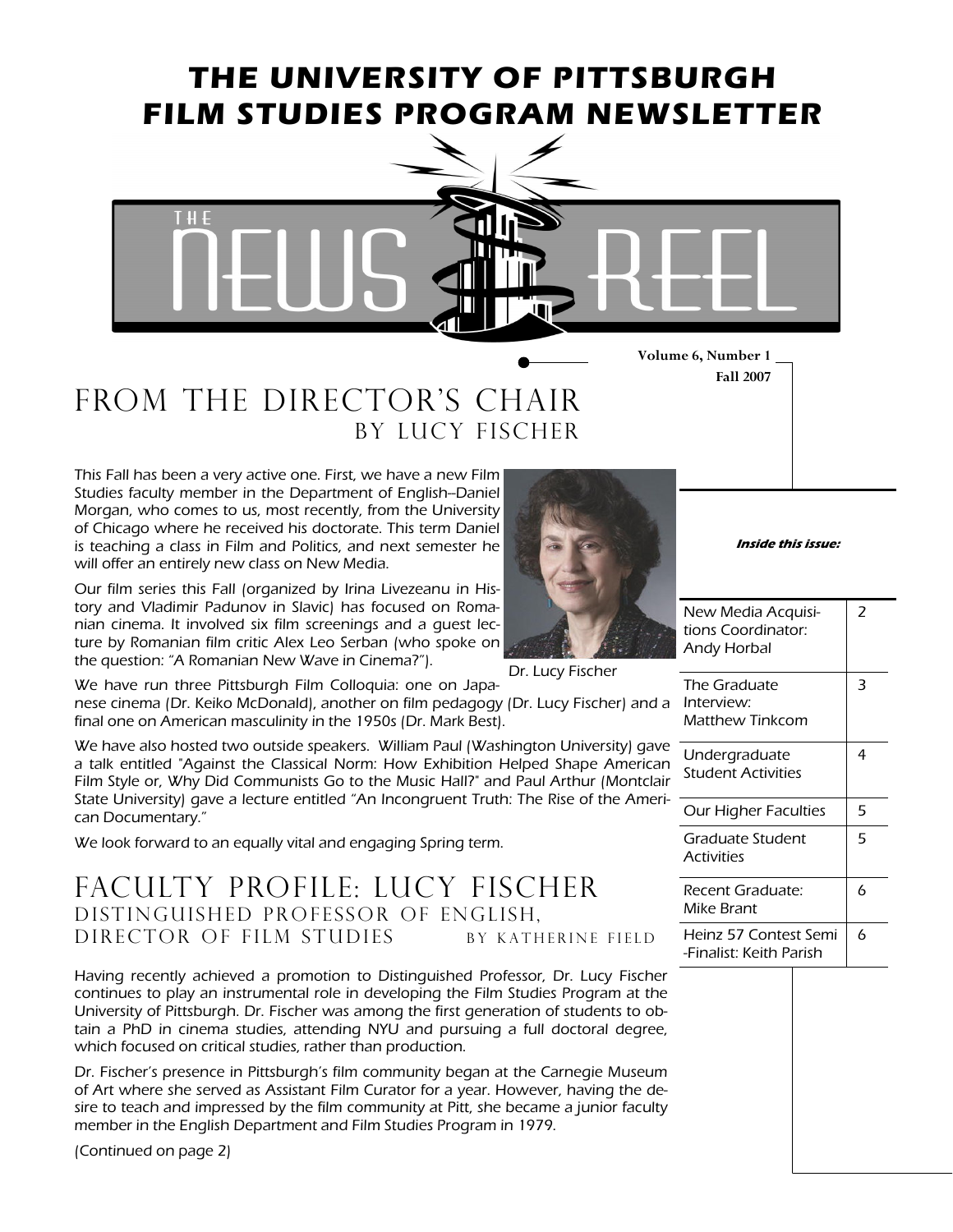#### New media acquisitions Coordinator: andy horbal

Andy Horbal couldn't tell you his ultimate career goal. He couldn't tell you the topic for his next blog entry or the next film he will see. Though incredibly dedicated to his current endeavors, Andy prefers to live in the present, rather than intricately script his entire life in advance.

As a 2004 graduate of Pitt, Andy channeled his interests in a few departments: Film Studies, Art and Architecture and Children's Literature. As an undergrad, university library work was plentiful, and Andy worked in several facets. After graduation, Andy continued in library work and became a full time employee at the circulation desk. Currently, he is enrolled as a half time graduate student in the Mas-

ters program of Library and Information Science. He also serves as the Media Acquisitions Coordinator for the Media Resource Center (MRC/Hillman G-20) where his primary responsibility is to place orders for people in the university who have departmental funds available to them. He shares his duties with other members of the MRC staff, who deal with circulation, booking, and helping students use equipment.

Andy says that it's easy to order media related items and that the MRC has access to incredible resources on a regular basis. To place an order, one must fill out the relevant form on the website: www.library.pitt.edu/faculty.



Andy Horbal

Orders are filled in the Fall and Spring when the Media Advisory Committee meets. If the order is more urgent and a professor has departmental funds to use, faculty members simply email Andy and he is able to obtain the items.

This Summer, the MRC acquired almost every film made by Luis (Continued on page 7)

## FACULTY PROFILE (CONT. FROM PAGE 1)

Pitt was interested in expanding the film curriculum, and Dr. Fischer instantaneously became director of the program, though it was basically non-existent at the time. Dr. Fischer explains that the Film Studies Program began as a series of courses, such as Film History and Film Theory, plus a few given by Pittsburgh Filmmakers in Oakland, but there was no major or minor. She and her colleagues worked to develop a film studies "certificate" first (like a minor) and eventually the major, literally creating the program.

While continuing to be influential in expanding the Film Studies Program, Dr. Fischer climbed the ranks of her professorship hitting all the marks: tenured associate professor and full professor. However, Dr. Fischer's Distinguished Professor title is attributed to her extensive publication record, as reviewed by outside scholars, and to recognition of her stature within the field.

Research drives Dr. Fischer's career, especially in terms of her teaching. Many of her courses over the years have reflected her research on women and film and aspects of feminist film criticism. Among numerous publications are the monographs Shot Countershot: Film Tradition and Women's Cinema; Cinematernity: Film, Motherhood, Genre; Designing Women: Cinema, Art Deco and the Female Form; and several books she edited (Stars: The Film Reader [with Marcia Landy], Imitation of Life and Sunrise). Also, last year Dr. Fischer organized a film series at Pitt on women and film, which focused on women filmmakers in the 21<sup>st</sup> century. While these contributions to film are very much focused on specific women's issues, Dr. Fischer says much of what she does goes way beyond issues of gender and film. In fact, the majority of her courses have been broad theoretically. Currently, she is teaching a graduate course titled The Hollywood Studio System.

Dr. Fischer is also in the process of editing two books. One, for which she will write two chapters, focuses on American Film of the 1920s (to be published by Rutgers University Press). Colleagues Marcia Landy and Mark Anderson will contribute to the volume as well. Dr. Fischer is also editing a book for the Modern Language Association called Teaching Film to which Pitt professors Neepa Majumdar and Adam Lowenstein will contribute.

Aside from consistent publishing and teaching, Dr. Fischer directs the Film Studies Program, serves on the Faculty Senate Sub-Committee on women in leadership, the University Tenure Council, and the English Department Personnel Committee and is also chair of the Media Advisory Committee to Hillman Library. On a national level, she has served (Continued on page 8)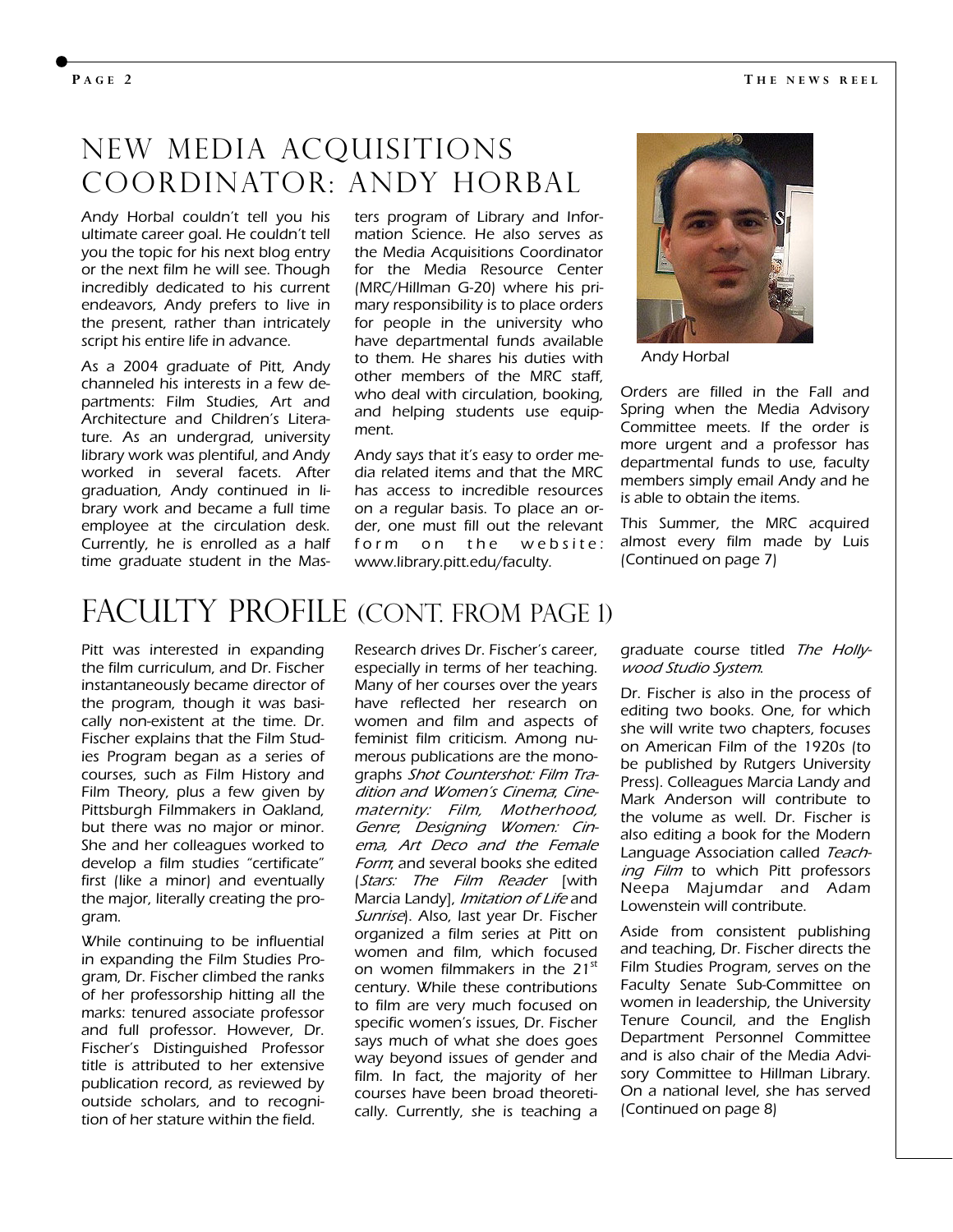#### THE GRADUATE Interview: Matthew tinkcom

Matthew Tinkcom received his PhD in Cultural and Critical Studies from the Department of English in 1995 where he specialized in Film Studies. He is now an Associate Professor of Communication, Culture and Technology at Georgetown University.

Katherine Field is a first-year graduate student at the University of Pittsburgh pursuing a MFA in Creative Non-Fiction.

Katherine Field: I learned from your Georgetown bio that you are currently working on a project about the digitalization of cinema and another project on television reality programming, particularly makeover shows. Could you describe these projects and their progress?

Matthew Tinkcom: The project on the digitalization of cinema has required me to retrain myself in the areas of technology studies, philosophies of technology and new media, and there are two features of the project. One is about the preservation and redistribution of older motion pictures and the other is about the new kinds of narrative that are emerging around digitalization.

In regard to the latter, I'm working on a chapter which is about what I call recursive narrative, which is narrative that loops and doubles back on itself temporally. One of the things I'm discussing is DVD formatting and how it allows domestic viewers to move around inside text with relative ease, and how there are new kinds of cinematic narrative that are kind of responding to that capacity. Films like Eternal Sunshine of the Spotless Mind, Memento and Primer take advantage of the fact that the viewer doesn't have to view them sequentially in oldfashioned screening time, so that

their stories imply, against Aristotle, that they might have no beginning, middle, or end.

On the other hand, the makeovertelevision project hasn't moved as far along as I'd really hoped for it—



Dr. Matthew Tinkcom

right now it's on a hiatus while I try to figure out where the genre is going on television.

KF: You are currently teaching graduate courses in the Communication, Culture & Technology Department at Georgetown. How is your involvement in this program linked to your PhD in Film Studies at Pitt? Do you find significant differences between your PhD studies at Pitt and how that subject is studied and taught at Georgetown?

MT: I was one of the first two people hired to teach in the program when Georgetown established it ten years ago, and I was fortunate to be able to design parts of the program around my interests and my training, which is a real luxury. When I first came to Georgetown from Pitt, I was coming from a place that encouraged one to think at the intersections of different intellectual enterprises, such as cultural studies, critical theory, film and media studies, new media. That's been really important to how I do my research now and that has been a centerpiece to how I work with my students here.

KF: It seems that your research inter ests include film history and theory, popular media, critical theory, cultural studies and queer theory. How did you become interested in these areas of film?

MT: A lot of it had to do with the faculty at Pitt because graduate students are allowed to be so selfdirected. My dissertation came out of work that I did on postmodernism, queer theory and film history and theory, all framed in terms of the relation between political economy and cultural production. One of the things I was always working on at Pitt is how to frame work on media in relation to questions of politics and aesthetics. Those things all came out of different parts of my curriculum there at Pitt and shaped my dissertation, which became my first book.

KF: You are now located in Wash ington, D.C., a significant car ride back here to Pittsburgh. Is there anything you miss about the city in particular?

**MT:** Pittsburgh is one of my favorite places because it has such a powerful sense of place. There's a texture to life in Pittsburgh that makes it different. It's unique. The truth of the matter is a lot of cities, and I'd include Washington, increasingly have a certain kind of sameness to them. And one of the things that I really value about Pittsburgh—and I think it was a form of education when I lived there—is to think about what shapes a place and the people from there. This helped me think about Andy Warhol—and his films- in a different way than I had before.

(Continued on page 7)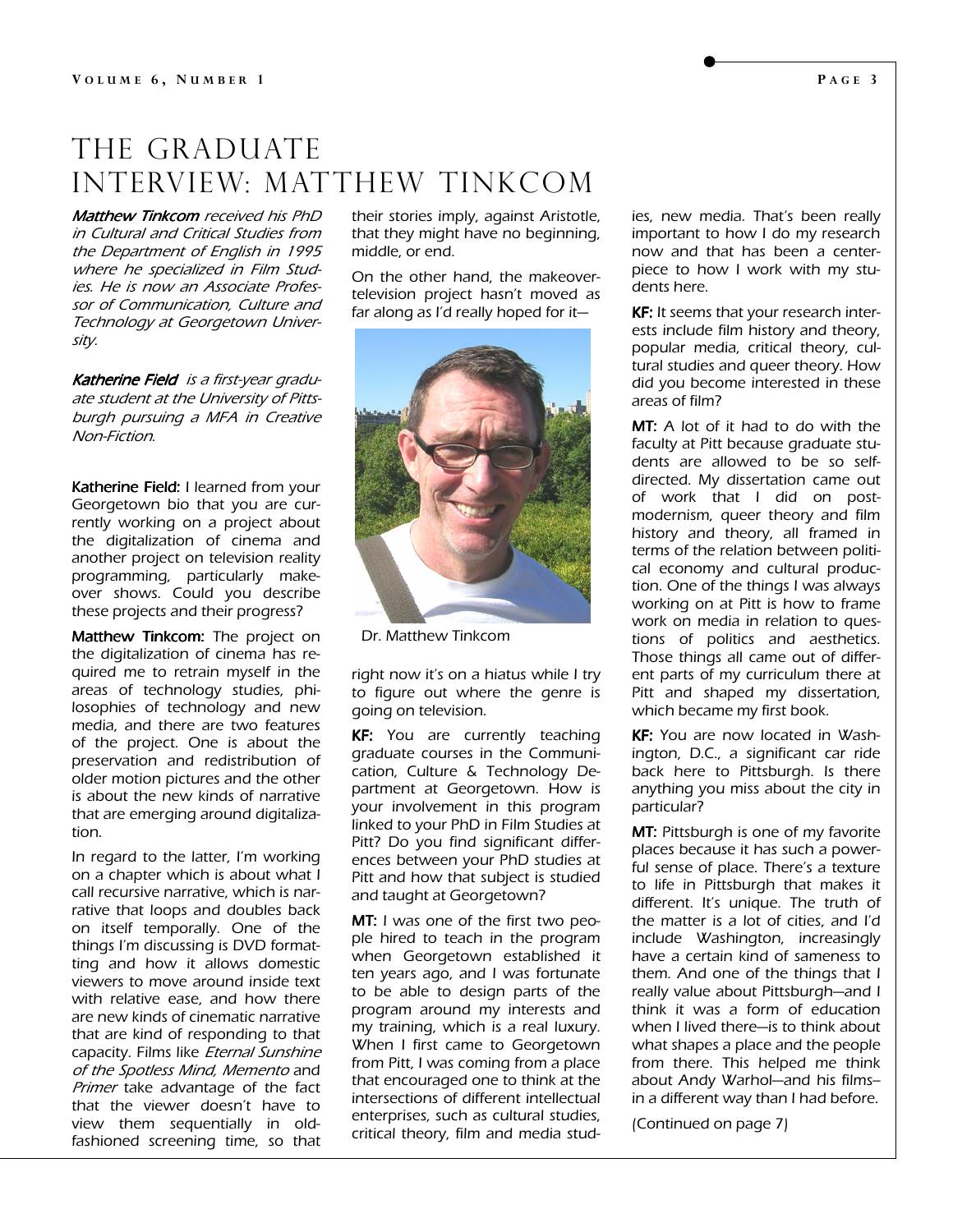### undergraduate student Activities

Several undergraduate students share their recent internship experiences related to their involvement in the Film Studies Program.

Marc Shatzman interned for New Line Cinema's publicity department in New York City this Summer. During his time at New Line Cinema, Marc says, "My days were anything but typical." His tasks varied depending on which film he was scheduled to work on: Hairspray, Rush Hour 3, or Shoot 'em Up. Marc was responsible for traditional office tasks, such as photocopying, running errands and answering phones, and even working to create promotional ideas for the films. Occasionally, Marc had the opportunity to contribute to special events, including press screenings, premieres and junkets. He formed strong relationships with the vice presidents for whom he worked. Marc says, "By working for a smaller company such as New Line, I was given the unique opportunity to see more parts of how the company functions."

Marc obtained his internship with New Line Cinema by researching different opportunities for film publicity work online. After sending his resume to various companies, Marc underwent a rigorous interview process before landing summer employment with New Line Cinema.

"It seems like every day at New Line had a highlight to it; whether it was going to a film screening or experiencing the energy of the red carpet at a premiere," Marc says as he recalls his experience.

After Julie Sokolow received notice of a semester-long internship opportunity with the Silk Screen Asian American Film Festival, she contacted founder Harish Saluja and was granted an internship position from January to May of 2007.

Initially, Julie carried out her responsibilities outside of the office, but as the festival grew closer, she worked primarily at the North Side headquarters. Julie researched films that were pursued for the festival, posted information on the festival blog and generated a list of Korean people living in and around Pittsburgh used for festival promotion and recruitment purposes. As the semester progressed, Julie developed a comprehensive list of potential sponsors for the festival and gala event and contacted them personally.

Among the many relationships formed, it was the one with the festival's founder, Harish Saluja, which offered Julie the most insight into the film industry. Julie reflects on her overall experience: "During the preparatory months, it was hard to imagine everything coming together perfectly. Then, the festival kicked off with its extravagant, widely attended gala, and everything after seemed to fall into place."

With the large task of completing a documentary on Judaism, Dave Goldstein got a true taste of a filmmaker's reality during his internship with Hillel Foundation for Jewish Campus Life. Dave served as the documentary's director, along with Johnny Mitchell, and worked alongside three other Pitt students. While Dave conducted all of the interviews for filming, the tasks of planning and questioning the subjects were a group effort. During the documentary process, Dave and the group narrowed the focus of the film to Anti-Semitism, including the culture, origin and practice of it.

Dave values the relationships formed with the other Pitt students in working on the documentary. As most of them plan to continue in the film industry, he is sure their paths will cross again. Furthermore, Dave explains what made this experience so meaningful: "Sitting down with five people (the four of us and our advisor) who are passionate about a project, and being able to discuss and debate the form a documentary should take, was an awesome experience." He also notes the necessity of compromise in the film industry, something that he and his colleagues learned.

Dave was alerted to this internship experience by responding to an email by Ellen Bishop, who then put Dave in touch with Hillel. In addition to making the film, Dave and his group interviewed and filmed a Klesmir (traditional Yiddish theatre music) group from Germany.

From mid-March to mid-April of this year, **Joshua Green** interned with Smithfield Street Productions during its production of The Bridge to Nowhere. Joshua served as an office intern taking responsibility for several tasks: faxing, filing actor and crew paperwork, answering the phones and adding revised pages to the script. He occasionally had the opportunity to spend the entire day on the set and had the chance to watch the director and crew work with the actors.

"It was a chance to watch everything come together," Joshua says.

(Continued on page 7)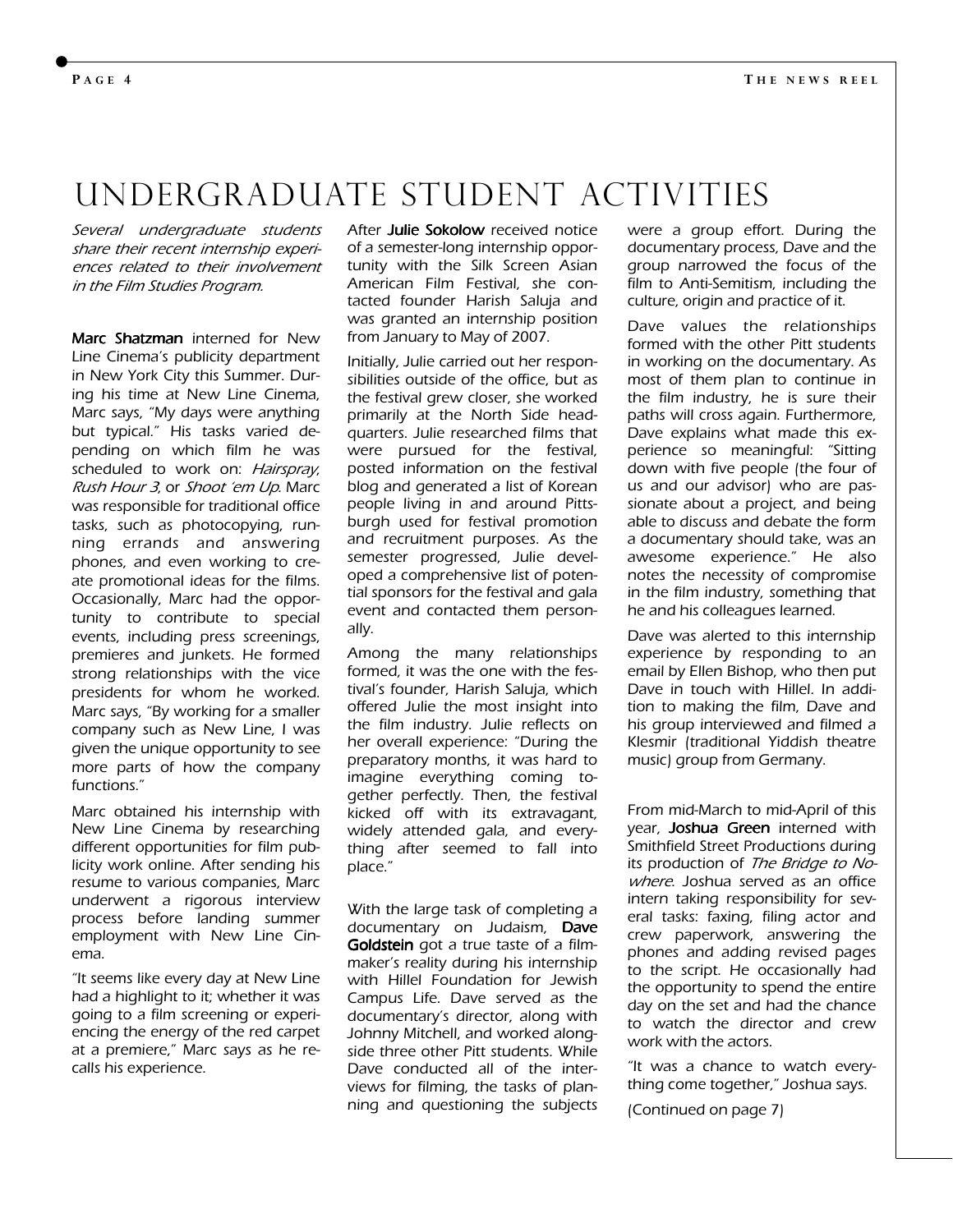## Our higher faculties

These faculty members have shared some of their most recent accomplishments.

Adam Lowenstein's recent publications include: "The Surrealism of the Photographic Image: Bazin, Barthes, and the Digital Sweet Hereafter," Cinema Journal 46.3 (Spring 2007): 54-82; "New Jersey: The Movie," in Living on the Edge of the World: New Jersey Writers Take On the Garden State, ed. Irina Reyn (New York: Touchstone/Simon and Schuster, 2007), 81-96; a review of The Devil's Backbone (Guillermo del Toro, 2001), in 100 European Horror Films, ed. Steven Jay Schneider (London: British Film Institute, 2007), 69-70; "Borat and Hostel: Hilarity and Hostility in America Via Fantasies of Eastern Europe," Kino-Kultura: New Russian Cinema 15: www.kinokultura.com/index.php/ forums/viewthread/7/; and a review of "From the Tsars to the Stars: A Journey Through Russian Fantastik Cinema," a film series presented by the Film Society of Lincoln Center (New York), KinoKultura: New Russian Cinema 14 (October 2006): www.kinokultura.com/2006/ 14-lowenstein.shtml.

In June 2007, he participated in "Considering Horror," a panel discussion for the film series "It's Only a Movie: Horror Films from the 1970s and Today," at the Museum of the Moving Image, Astoria, New York. His co-panelists were Nathan Lee (The Village Voice), Maitland McDonagh (TVGuide.com), and Joshua Rothkopf (Time Out New York). (To access an archive of the panel discussion, please visit www.movingimage.us/pinewood/ index.php?globalnav=dialogues& section.) In conjunction with this film series, Professor Lowenstein was interviewed in Rob Nelson, "The Zeitgeist Made 'Em Do It," The Village Voice (13-19 June 2007): 68 and in Rob Nelson, "It's Only a Movie? Cutting to the Heart of Horror with Professor Adam Lowenstein," Minneapolis/St. Paul City Pages (12 June 2007): http://blogs.citypages.com/ctg/ 2007/06/its\_only\_a\_movie.php.

In March 2007, Professor Lowenstein presented his paper "Cinema, Gaming, Interactivity: Between eXistenZ and Un Chien andalou" at the Society for Cinema and Media Studies Conference in Chicago and again at Pitt's After the Avant-

Graduate student activities

Tanine Allison attended the East Asian Cinema in Transnational Contexts Workshop and Seminar in Bloomington, Indiana, in May. In October, she presented her paper "Dario Argento's Bloody Investigations: Memory, Nation, and Cinematic Vision in Deep Red" at the Literature/Film Association conference in Kansas City.

Tara Lockhart's article, "Jennifer Lopez: The New Wave of Border Crossing," appeared this Fall in a collection published by the University of Texas Press: From Bananas

to Buttocks: The Latina Body in Popular Film and Culture. Her piece traces Lopez's ethnic "crossing-overs" across her work in both film and music and in relation to fan perceptions concerning Lopez's ethnic, racial and linguistic performances, in order to argue that Lopez manifests a fluid panethnicity within shifting racial categories.

Amy Borden was awarded a Lawler Fellowship last Spring in recognition of outstanding research and teaching. During last Garde: European Experiments With the Moving Image Conference (organized by Randall Halle).

Mark Lynn Anderson wrote an essay called "Tempting Fate: Clara Smith Hamon, or The Secretary as Producer," which deals with the stardom of Smith Hamon, whose brief film career began in 1921 after extensive news coverage of her criminal trial for fatally shooting her millionaire employer/lover. This piece appears in Looking Past the Screen: Case Studies in American Film History and Method, edited by Jon Lewis and Eric Smoodin. Durham, NC: Duke University Press, 2007: 117-150.

Professor Anderson also attended the 26<sup>th</sup> annual Silent Film Festival in Pordenone, Italy, in early October.

will be held on Sunday, February 24, 2008. Tuesday, January 22, 2008: Nominations announced 5:30am,

The 80th Annual Academy Awards

Samuel Goldwyn Theatre



March's 2007 Society for Cinema and Media Studies conference, Amy presented a paper entitled, "The Photogram in the Novelty Era (1894-1897): Depictions in Popular Periodicals." In her essay, Amy argues that reproductions of film frames in popular coverage of the industrial process of film production asks middle-class readers to mimic the projector via a reading experience that straddles movement and stillness.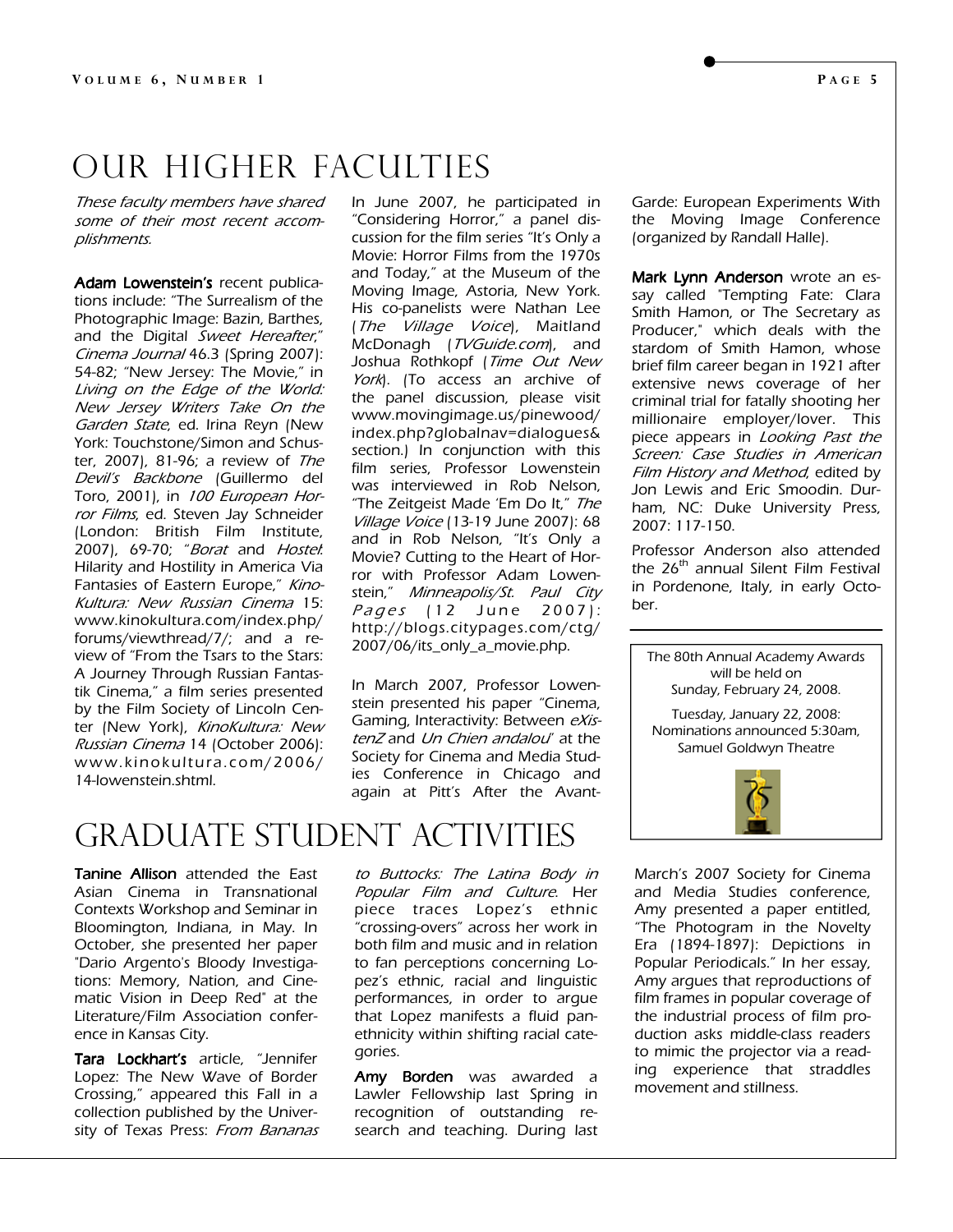## Recent Graduate: Mike Brant

Mike Brant was no rookie to internships. Having worked on several projects, including professor Carl Kurlander's films, A Tale of Two Cities and The Pittsburgh Polio Story, as well as at KDKA-TV and WQED, Mike knew how to maximize his internship at CBS.

Mike (who graduated this Summer with a B.A.) completed three majors at Pitt in Film Studies, English Literature and Philosophy and learned that staying involved in activities enhances one's experience in and out of college. He was given the opportunity to intern at CBS over the Summer by receiving the Anthony and Concetta Ambrosio Internship Award, which provided the job as well as \$5,000 for living expenses in New York City. During this stint on The Early Show, which airs each morning from 7-9AM, Mike never worked the same shift. This gave him a variety of experiences ranging from basic clerical duties, researching stories for producers, going through tapes, accompanying anchors on shoots or actually working the show itself. For the most part, Mike worked for several producers. However, he also experienced several interesting shoots, including the finale of the HBO series, The Sopranos, and a piece about a woman golfer who recently shot 14 holes-in-one. While many would consider those experiences the ultimate highlights of his internship, Mike would disagree. "The satisfaction and confidence in knowing how to do the very basics—how one would work in a newsroom or a production company—was more rewarding than simply meeting a celebrity or being behind the scenes on a shoot," he says.

During his ten weeks at CBS, Mike and other interns were split into "teams" and challenged to take a story from first conception to broadcast. Mike's group aired a two-minute segment that reflected

a story Mike wrote about attitudes toward HIV in the younger generation (ages 14-24). It was noted as "the most intelligent of all stories" and tied for second place.

Mike continues to keep in close contact with the producers at CBS. He often sees them on the streets of New York, his new home. Currently, he is working on the seventh season of The Apprentice as Office Production Assistant. Mike is able to use his vast experience in film from Pitt to influence his current work. During his time in a class taught by Carl Kurlander, Mike helped write, produce and edit a 20-minute trailer used to help fund the film The Pittsburgh Polio Story, which aims to give credit to those involved in developing the Polio vaccine. Mike is not completely positive which realm of film he will eventually pursue. However, he is confident that Pitt gave him a wellrounded education covering everything from production to critical studies and invaluable internship opportunities.

### Heinz 57 Contest Semi-Finalist: Keith Parish

Recent graduate Keith Parish has already drawn major attention to his film talent on a national level. After his mother informed him of the Heinz 57 Commercial Contest, Keith considered a few ideas, tested them on close friends and received the desired reaction: laughter and amusement. Keith and friend Tyler Rudolph ran with the idea and composed the script, using the Temple Family Diner in Reading, PA, as their shooting location. After about thirty takes of a thirty-second scene and many laughs from customers, Keith and Tyler had a successful commercial. The commercial was submitted and made it into the top fifteen, a notable accomplishment, as it was

up against professionally made films that required thousands of dollars to create. Keith's commercial budget was a mere \$20—the price of his food at the restaurant.

While not winning the grand prize, the commercial made a significant impression on the judges and was allowed a two-week run online where viewers could watch the top commercials and vote for their favorite. Heinz received over 4,100 entries, making Keith's accomplishment even more significant. "Even though we didn't win, it was really great to be included in the top fifteen along with professionally made films," Keith says of the experience.

Keith graduated in April of 2007 with a degree in Marketing and a certificate in Film Studies. He currently lives in south Oakland and has a small video production business called Parish Digital Video Production. The address of his business website is www.parishdigital.com and contains links to previous media pieces about his Heinz commercial, along with other information. He also works part-time at WQED as an underwriting producer.



You can view the top fifteen TOP Heinz commercials, includ-**HIST** ing Keith's, on the website, www.topthistv.com.

Choose "Take One Winner & Semi-Finalists" and click on Keith's commercial thumbnail.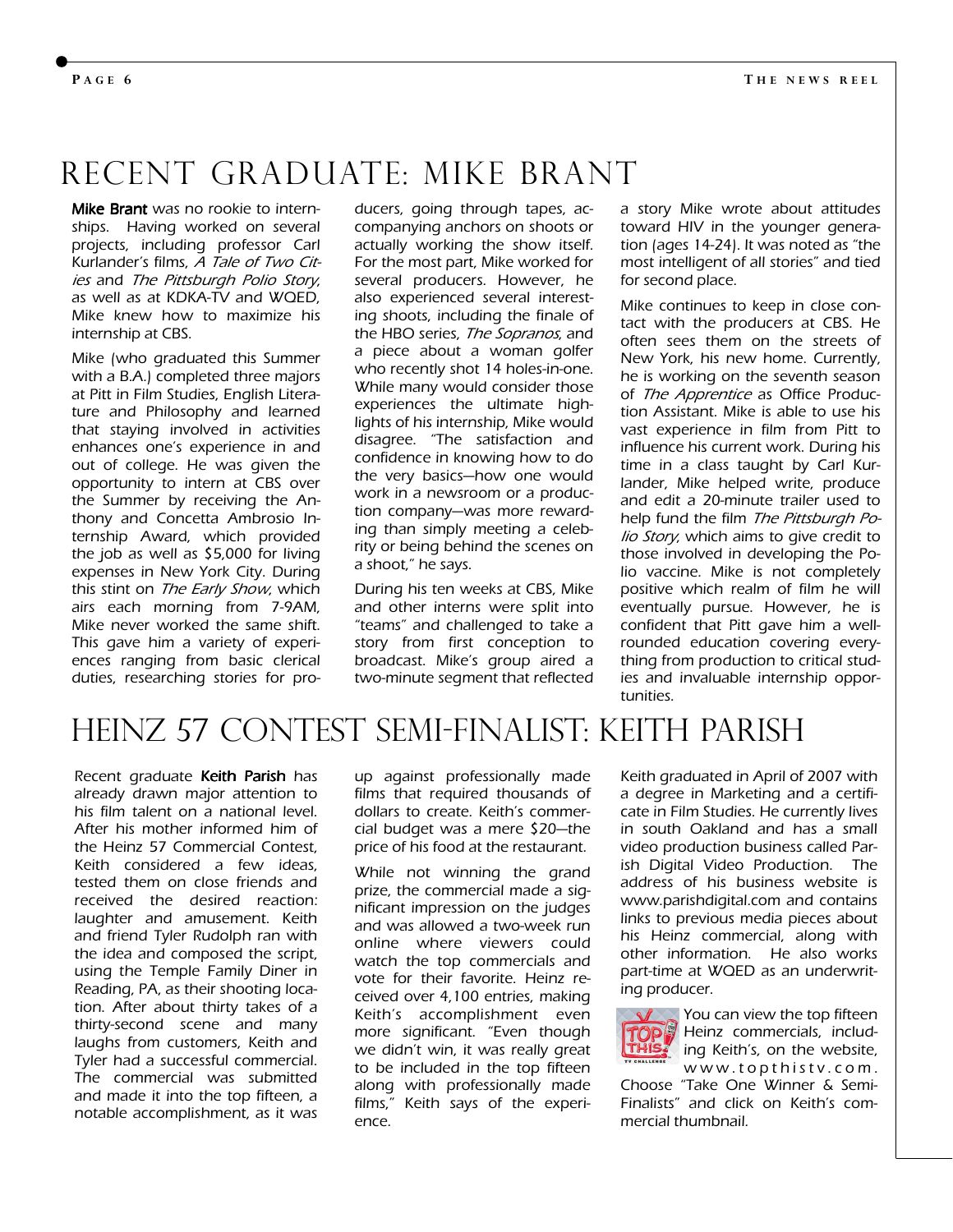#### underGraduate Student Activities andy horbal (CONT. FROM PAGE 4) (CONT. FROM PAGE 2)

During this experience, Joshua met a lot of people active in aspects of the Pittsburgh film industry. "They taught me a great deal about production and the things they told me are invaluable," he says.

Joshua also formed relationships with other film students who were from programs other than Pitt and learned about what was taking place at Point Park University's film program.

Rachel Shepherd's internship with the Silk Screen Asian American Film Festival developed into a part-time job, which she currently balances with her studies at Pitt. While working as an intern from February through May 2007, Rachel's biggest responsibility was maintaining the database. She researched companies and non-profit organizations in Pittsburgh to add to the database and distributed numerous mailings to promote the festival. After the festival, Rachel used surveys to analyze the demographics of attendees, which aided the grant application process. She was also given the opportunity to present a film at the Melwood Screening Room (part of the Pittsburgh Filmmakers site in Oakland). Rachel recalls the hard work and anxiety leading up to the festival gala event, which turned into the most rewarding part of her internship as she received numerous compliments from very pleased guests.

This internship allowed her to develop rewarding relationships with festival founder Harish Saluja and Festival Administrator Katie Jones, which has led to advice for postcollege plans. Rachel reflects on her internship and current job feeling more confident about the direction of her future career.

Buñuel and David Lynch. Also, Andy is in the process of ordering every Criterion DVD as it is released.

Other than his current job, Andy uses the Internet to stay connected to and participate in the film world.

His newly created blog, Mirror/ Stage, serves as a useful resource for people interested in film events. Unlike Andy's previous blog, No More Marriages!, this revised blog focuses less on film criticism and takes a more traditional "blog" approach, capturing current thoughts and experiences, while providing its audience with abundant information on what's new around Pittsburgh and beyond in the realm of film.

Andy comments, "I still have a lot to read, a lot to see, a lot to learn. And I'd kind of like to focus on that as

(Continued on page 8)

#### THE GRADUATE (CONT. FROM PAGE 3)

KF: What advice do you give your current graduate students when they find themselves ready to look for a university teaching job?

MT: The job market is always tough. One thing I would tell people approaching the job market for the first time is how flexible they have to be about what they can teach. I interview a lot of people who seem only want to teach something related to their areas of research in very narrow ways, and I think anyone going on the job market has to stretch themselves in terms of what you're willing to teach. I'm convinced that I became a faculty member at Georgetown because I came from Pittsburgh with an immense

amount of teaching experience, and I had learned how to talk about it.

The other thing is that anyone going on the job market for the first time obviously has to be able to talk about their research, but it's important to be able to ground that in relation to larger questions that animate the field. It's important to frame yourself as a potential colleague who can talk about something other than the particular topic you're working on at the moment.

**KF:** What is your favorite course to teach, or which class, designed by you, are you most excited about?

**MT:** I teach a foundational course called Critical Theory and Contemporary Media. In some ways it's a very canonical critical theory class, but it's designed so that students can invent their own research projects in relation to whatever contemporary media form they want to work on. They work on psychoanalysis, feminism, queer theory, Marxism and dialectics and then turn their attention to cybertechnology, blogs, Internet culture, and YouTube. I love the class because I'm always amazed at what students do with their first encounter with critical theory—where they go with that in their own mediascapes.